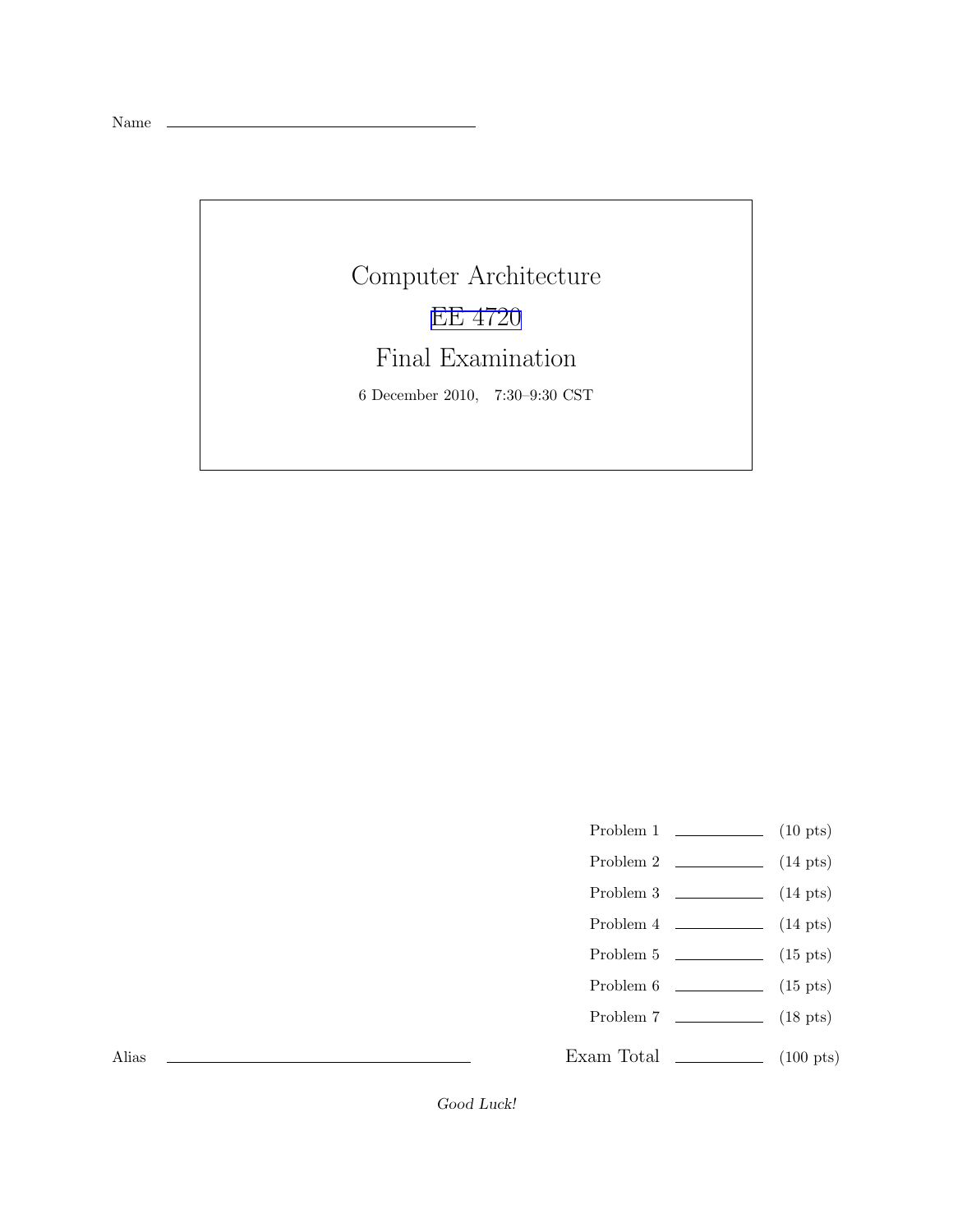Problem 1: (10 pts) The diagram below shows a 5-stage pipeline that looks alot like our familiar MIPS implementation but it's actually an implementation of ISA X. (The diagram is based on the solution to Homework 3, in which a shift unit was added to MIPS.)



(*a*) ISA X instruction format T encodes the shift instructions and others, it is the equivalent of format R in MIPS. Based on the diagram above show the encoding for ISA X format T.

Format T encoding, including bit positions and field names.



(*b*) Consider the shift instructions sll, sllv, srl, srlv, sra, and srav. Suppose that the encoding of one of these instructions is zero (meaning that every field value is zero). Show the opcode field value(s) for each of these instructions based on the diagram above. *Hint: The control signal for each top mux input is 0, etc.*

Opcode field value(s) for: sll, sllv, srl, srlv, sra, and srav.

(*c*) Explain why the implementation of instructions such as sw  $r1,2(r3)$  and beq r1, r2 TARG would be less elegant for ISA X than for MIPS. *Hint: It has something to do with registers.*

sw and beq less elegant because...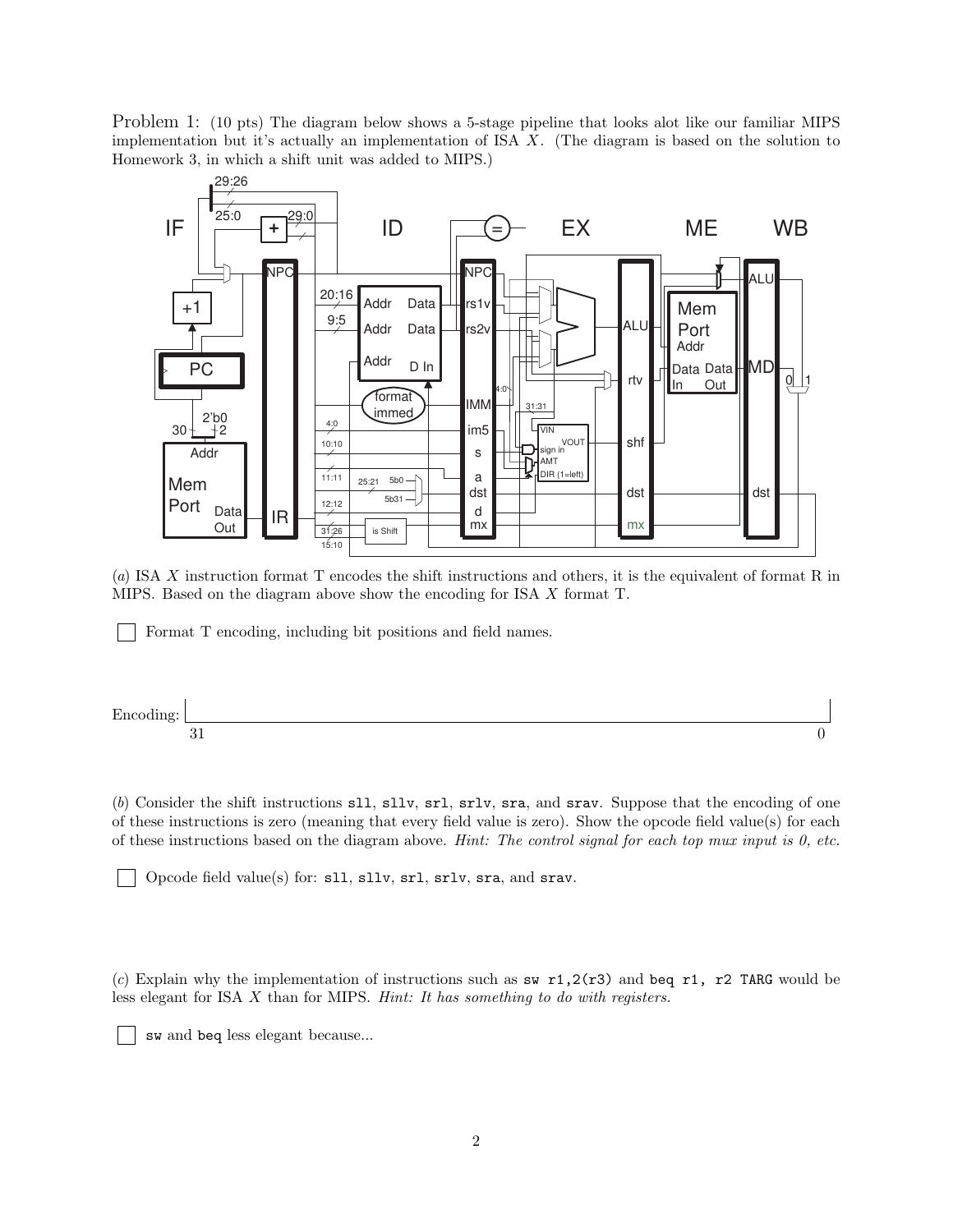Problem 2: (14 pts) Answer the questions below.

(*a*) Complete the execution diagram for the MIPS code below on a two-way superscalar statically scheduled implementation of the type described in class.

add r1, r2, r3 add r4, r5, r6 add r7, r4, r8 lw r9, 0(r7) addi r1, r9, 3 xor r10, r11, r12

Complete the diagram above.  $\mathbf{I}$ 

(*b*) Show the execution of the code below on an 8-way superscalar statically scheduled processor of the type described in class. Branches are not predicted. Find the CPI for a large number of iterations.

LOOP: # Address of first insn is 0x1000 and r1, r1, r5 add r3, r3, r1 lw r1, 0(r2) bne r2, r4 LOOP addi r2, r2, 4 Complete diagram above for enough iterations to determine CPI.

Find the CPI for a large number of iterations.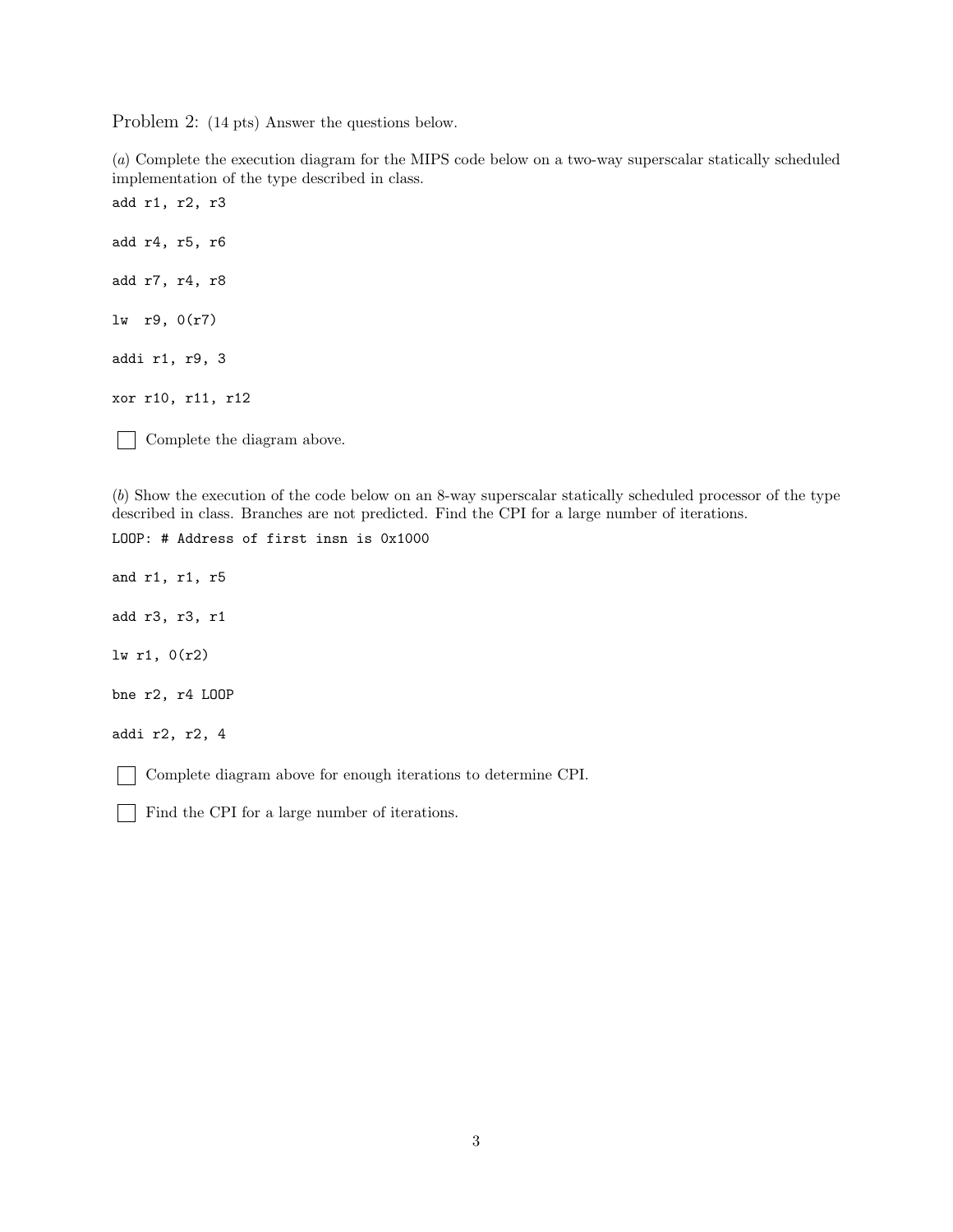(*c*) Complete the execution diagram for the MIPS code below on a two-way superscalar dynamically scheduled implementation of the type described in class. The execution of the first instruction is shown. The lw instruction uses stages EA and ME in place of EX.

add r1, r2, r3 IF ID Q RR EX WB C add r4, r5, r6 add r7, r4, r8 lw r9, 0(r7) addi r1, r9, 3 xor r10, r11, r12

Complete diagram above.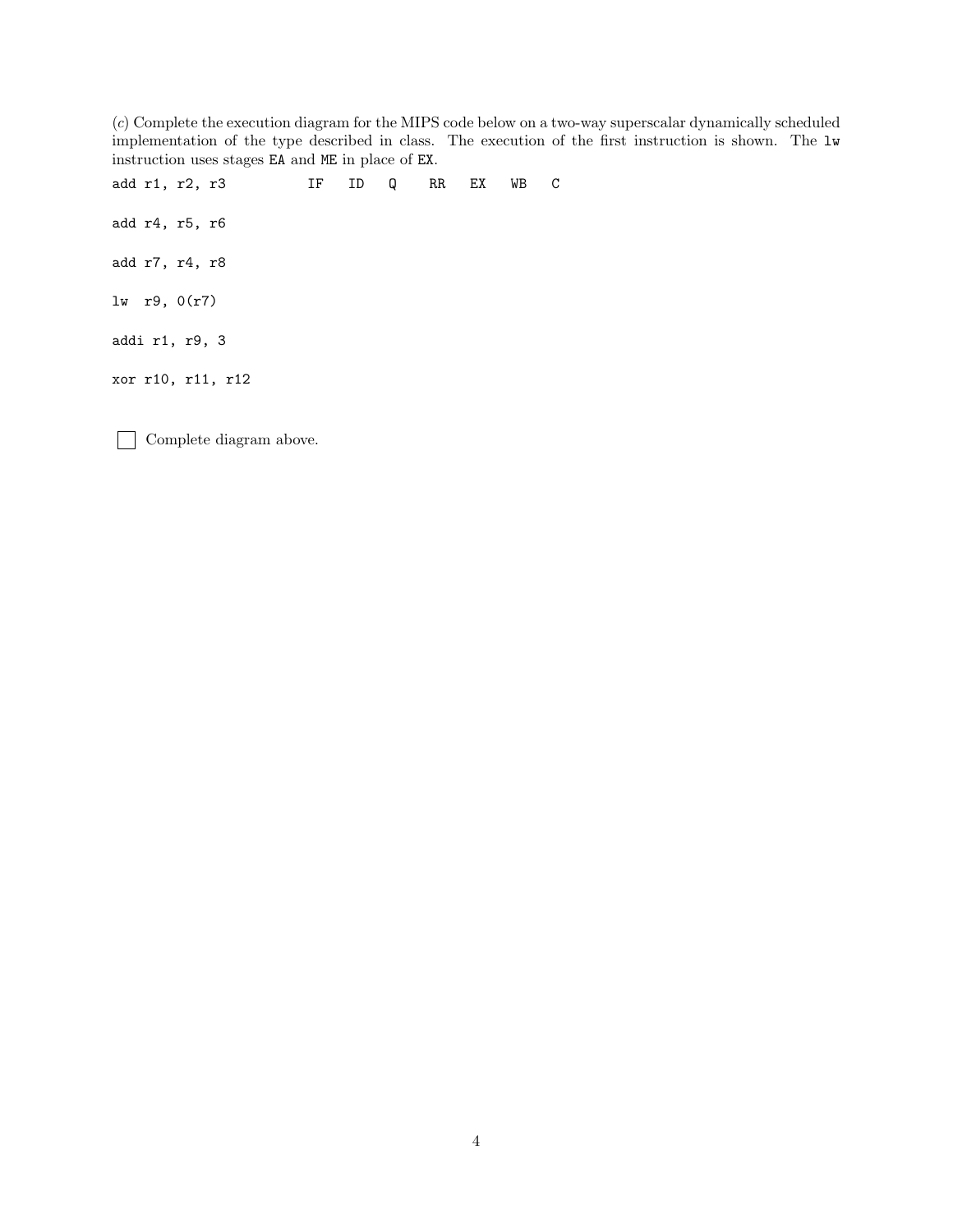Problem 3: (14 pts) A deeply pipelined MIPS implementation can be constructed by dividing some stages of our familiar 5-stage statically scheduled scalar implementation (shown below) into two or more parts. In this problem the technique is applied to construct several 8-stage implementations. All have just one ID and WB stage, and in all implementations it takes 4.4 ns for an instruction to pass through all 8 stages, from the beginning of IF1 to end of WB1. The stages are divided without changing what they do. For example, if an "original" MIPS stage, say EX, is divided into multiple stages, say EX1 EX2 ... EXn, then all values from ID and bypass paths are needed when EX1 starts, and values reach ME in the cycle after EXn. Our familiar 5-stage implementation is shown below for reference:



(*a*) Consider the 8-stage baseline implementation below (indicated by the stage labels). What is the execution rate of a friendly program (one written to maximize performance) on the implementation, in units of instructions per second? The answer can be given as a formula of constants (as opposed to putting down just  $x$  as an answer).

Baseline Implementation: IF1 IF2 ID1 EX1 EX2 ME1 ME2 WB1

Execution rate in instructions per second.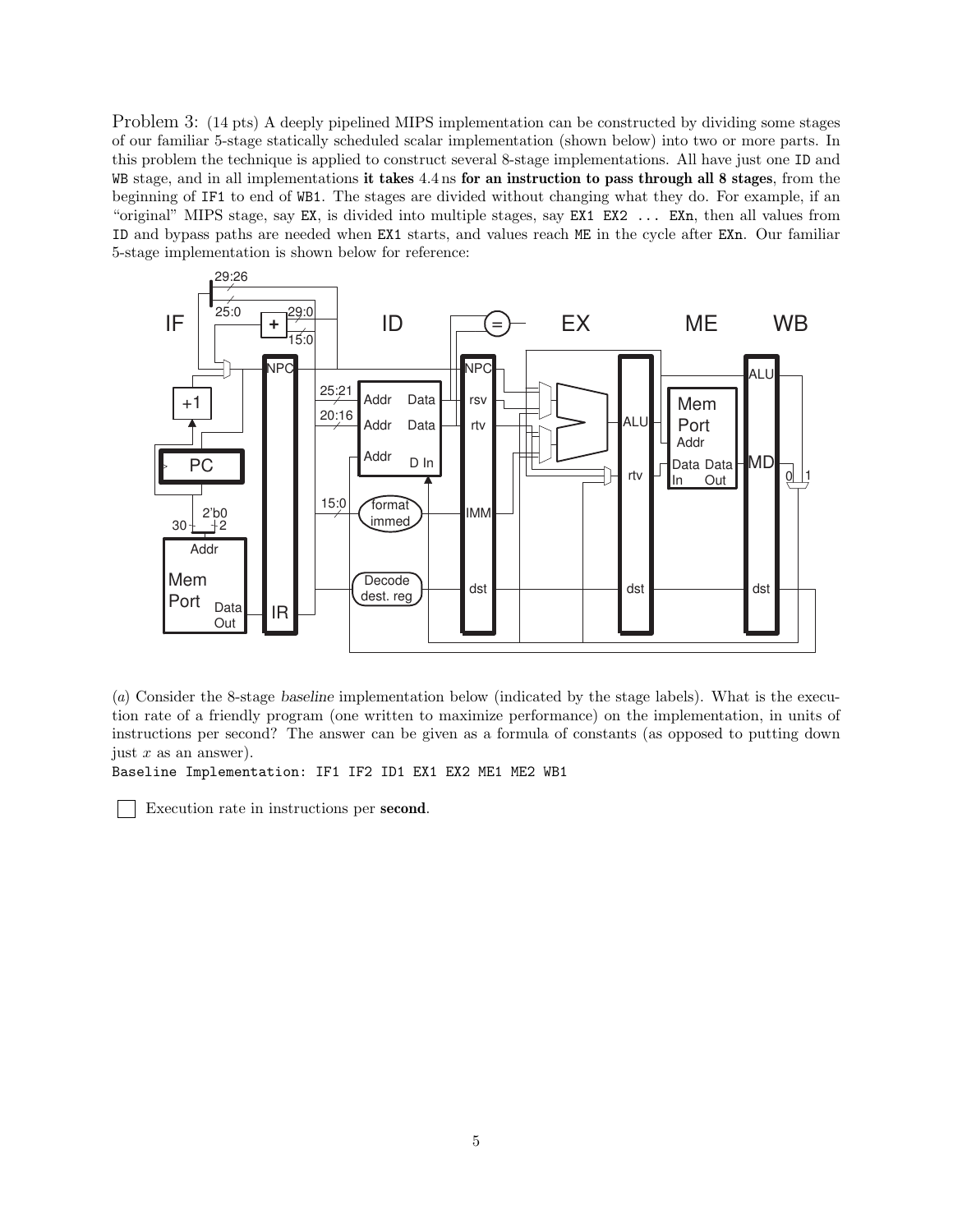(*b*) Call a program favorable for an implementation if it runs faster on the implementation than on the baseline (repeated below). If it runs slower, call it unfavorable. For each implementation below write a twoor three-instruction favorable program and a two- or three-instruction unfavorable program. Also provide a concise but clear explanation of what it is about the program and implementation that makes it favorable or unfavorable. If a program is favorable on one implementation and unfavorable on another write it once, but provide an explanation for each. *Hint: The three implementations differ in how they are affected by certain dependencies.*

| Baseline Impl.:<br>Implementation 1: | IF1 IF2 ID1 EX1 EX2 ME1 ME2 WB1<br>IF1 IF2 IF3 ID1 EX1 ME1 ME2 WB1 |              |              |  |  |
|--------------------------------------|--------------------------------------------------------------------|--------------|--------------|--|--|
| Favorable program.                   |                                                                    | Explanation. |              |  |  |
| Unfavorable program.                 |                                                                    |              | Explanation. |  |  |
| Baseline Impl.:<br>Implementation 2: | IF1 IF2 ID1 EX1 EX2 ME1 ME2 WB1<br>IF1 ID1 EX1 EX2 EX3 ME1 ME2 WB1 |              |              |  |  |
| Favorable program.                   |                                                                    | Explanation. |              |  |  |
| Unfavorable program.                 |                                                                    |              | Explanation. |  |  |
| Baseline Impl.:<br>Implementation 3: | IF1 IF2 ID1 EX1 EX2 ME1 ME2 WB1<br>IF1 ID1 EX1 EX2 ME1 ME2 ME3 WB1 |              |              |  |  |
| Favorable program.                   |                                                                    | Explanation. |              |  |  |
|                                      |                                                                    |              |              |  |  |

Unfavorable program.  $\Box$  Explanation.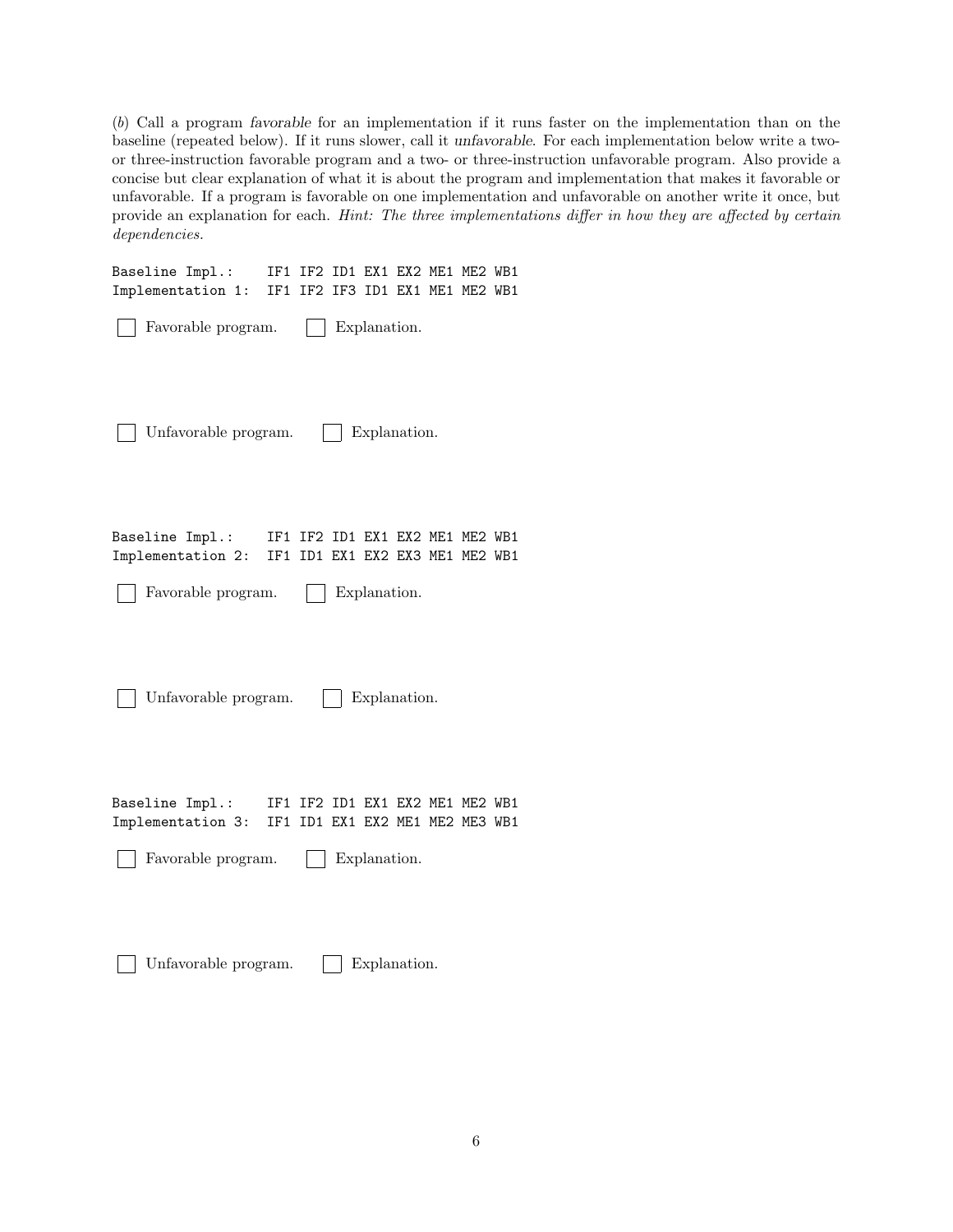Problem 4: (14 pts) Answer the following branch predictor questions.

(*a*) Code producing the branch patterns shown below is to run on three systems, each with a different branch predictor. All systems use a 214-entry BHT. One system uses a bimodal predictor, one system uses a local predictor with a 16-outcome local history, and one system uses a global predictor with a 16-outcome global history.

| 0x1000: B1: TN TTN TTTN TN TTN TTTN |  |  |  |  |  |  |  |  |            |  |  |
|-------------------------------------|--|--|--|--|--|--|--|--|------------|--|--|
| $0x1010: B2:$ T T N T T N $\ldots$  |  |  |  |  |  |  |  |  |            |  |  |
| 0x1020: B3:                         |  |  |  |  |  |  |  |  | $T \ldots$ |  |  |

For the questions below accuracy is after warmup.

What is the accuracy of the bimodal predictor on B1?

What is the accuracy of the local predictor on branch B1?

What is the warmup time of the local predictor on branch B1?

What is the minimum local history size needed for a local predictor to predict B1 with  $100\%$  accuracy?

What is the accuracy of a global predictor with a three-outcome global history on branch  $B2$  (not  $B1$ )?

What is the minimum global history size needed for a global predictor to predict B2 (not B1) with 100% accuracy?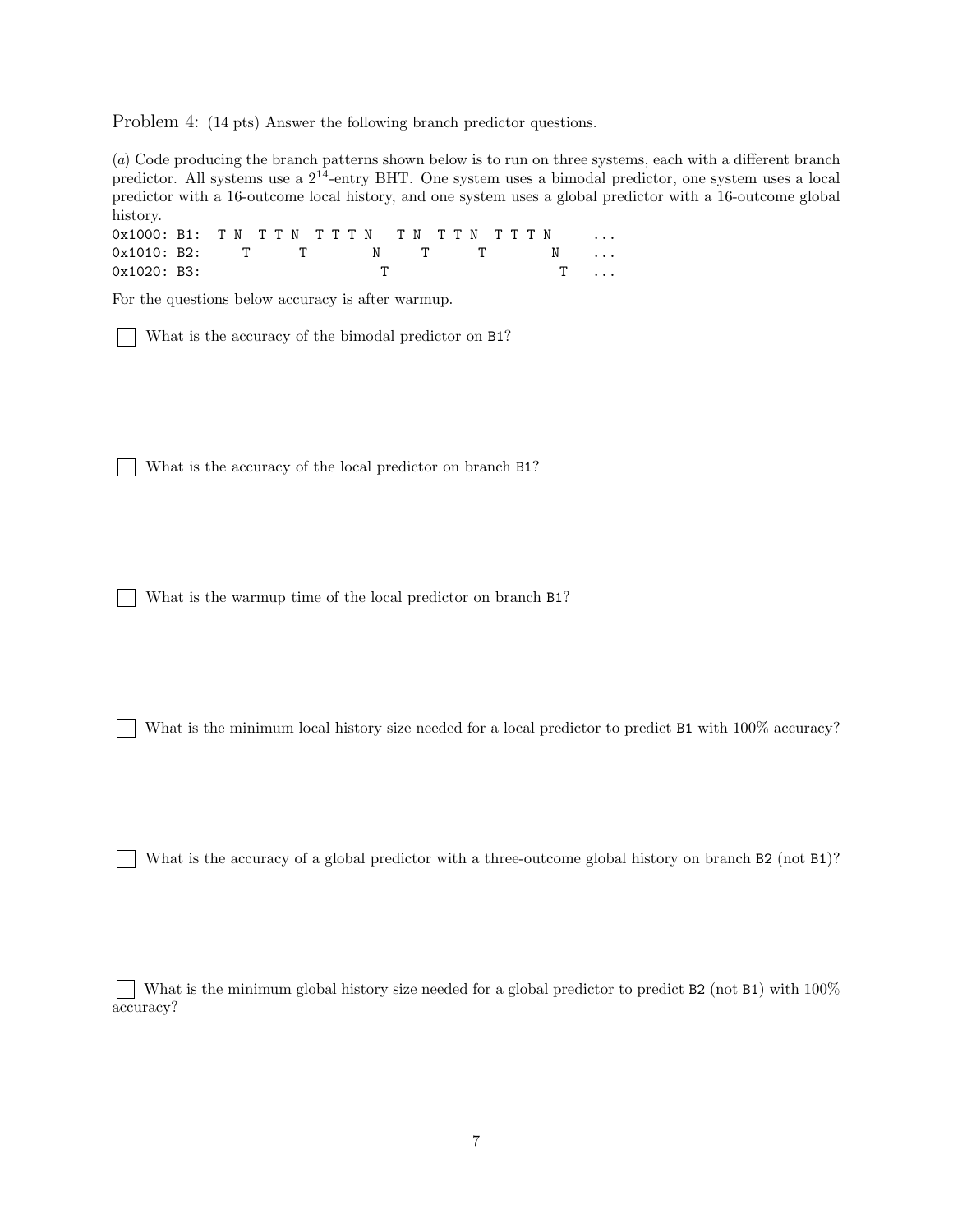Problem 4, continued:

(*b*) Consider code producing the patterns below running on two systems, one using a global predictor and the other using a gshare predictor. Both systems use a 216-entry BHT and a 12-outcome global history. The hexadecimal numbers indicate the address of the branch instruction. For example, B5: 0x1100 indicates that the instruction we call B5 is at address 0x1100.

```
Pattern L: T T T ... N (A hundred iteration loop.)
```

```
B5: 0x1100: L L L L L
B6: 0x1110: N N N N
B7: 0x1200: L L L L L
B8: 0x1210: T T T T T
```
Why is the accuracy of the gshare predictor so much better than the global predictor on this example?

What is the minimum number of BHT entries for which the gshare predictor will outperform global on this code? *Hint: Look at the branch addresses.*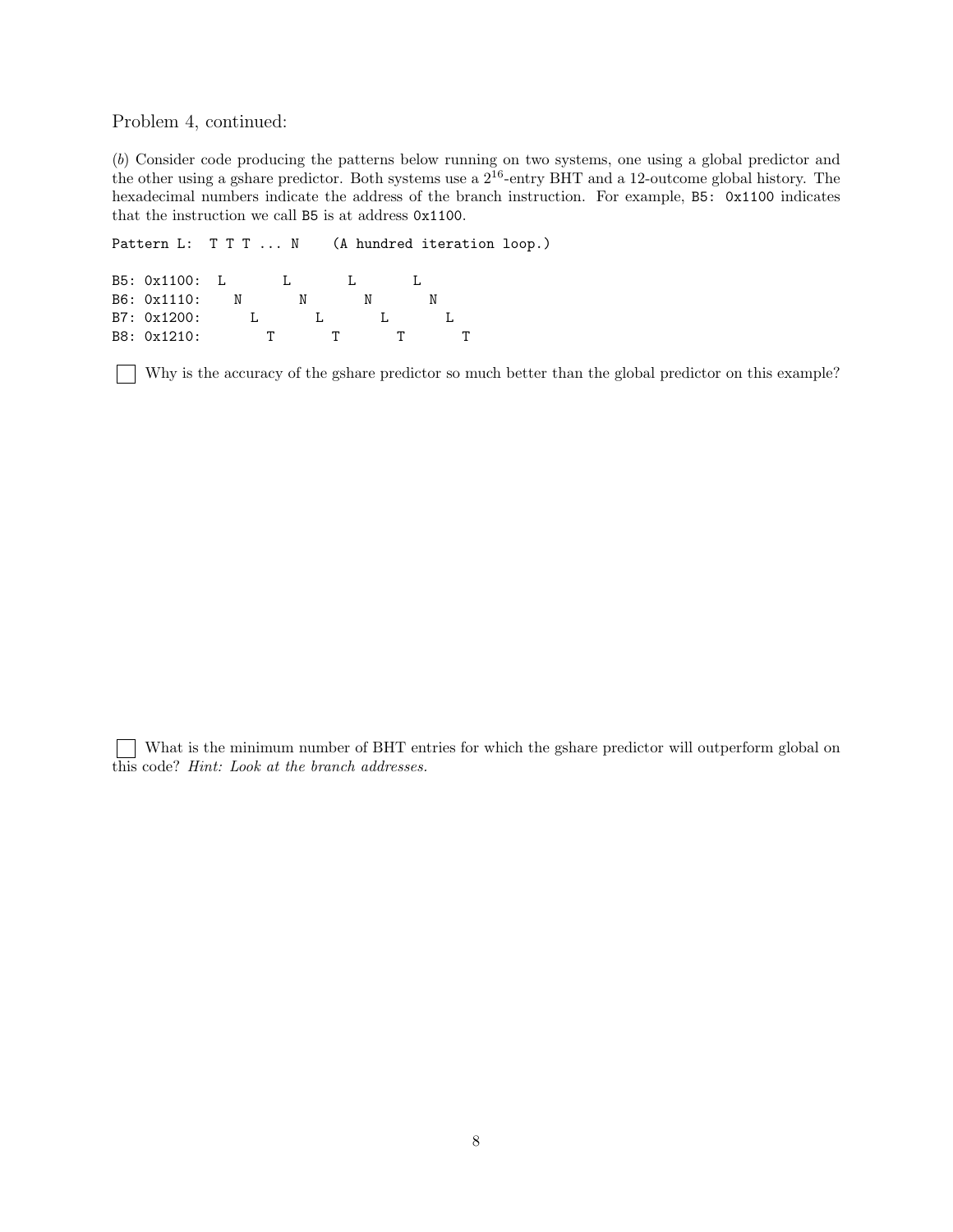Problem 5: (15 pts) The diagram below is for a 4-way set-associative cache with a capacity of 8 MiB  $(2^{23}$ bytes). The system has the usual 8-bit characters.

(*a*) Answer the following, formulæ are fine as long as they consist of grade-time constants.

Fill in the blanks in the diagram.



Show the address bit categorization. Label the sections appropriately. (Alignment, Index, Offset, Tag.)



Memory Needed to Implement (Indicate Unit!!):

Line Size (Indicate Unit!!):

 $\mathbf{I}$ 

Show the bit categorization for a direct mapped cache with the same capacity and line size.  $\mathbf{1}$ 

| л<br>-<br>nuu<br>ັບມີນ• |  |  |
|-------------------------|--|--|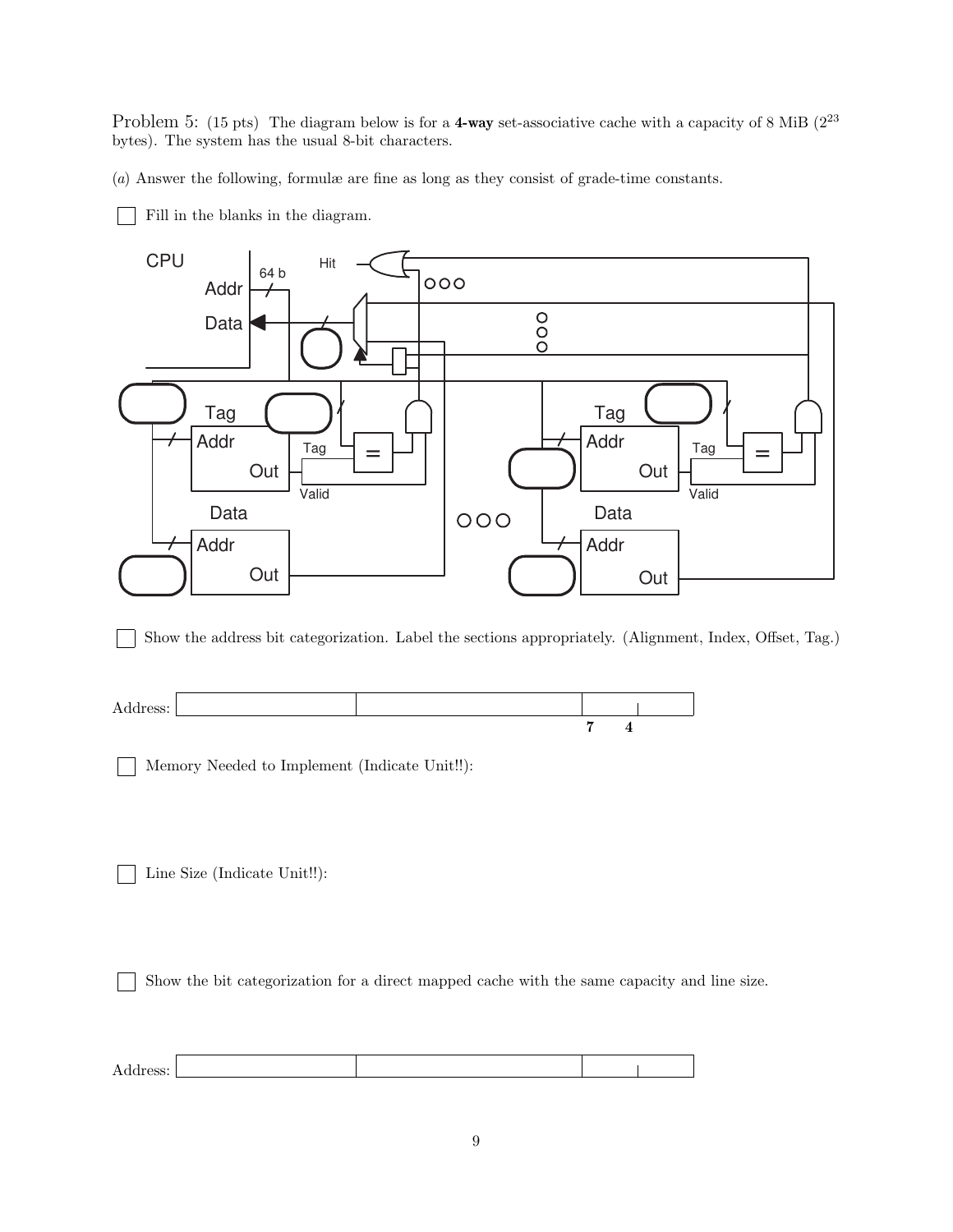Problem 5, continued: The problems on this page are **not** based on the cache from the previous page. The code fragments below run on a 32 MiB (2<sup>25</sup> byte) direct-mapped cache with a 64-byte line size. Each code fragment starts with the cache empty; consider only accesses to the array, a.

(*b*) Find the hit ratio executing the code below.

What is the hit ratio running the code below? Explain

```
float sum = 0.0;
float *a = 0x2000000; // sizeof(float) == 4
int i;
int ILIMIT = 1 << 11; // = 2^{11}for (i=0; i<IILMIT; i++) sum += a[i];
```
(*c*) Find the smallest value of STRIDE for which the cache hit ratio in the program below will be zero.

```
Fill in smallest value for STRIDE for which hit ratio 0.
Briefly explain.
 float sum = 0.0;
 float *a = 0x2000000; // sizeof(float) == 4
 int i;
 int ILIMIT = 1 << 11; // = 2^{11}int STRIDE = ; // <---- FILL IN
 for (i=0; i<IILMIT; i++) sum += a[i] + a[i + STRIDE];
```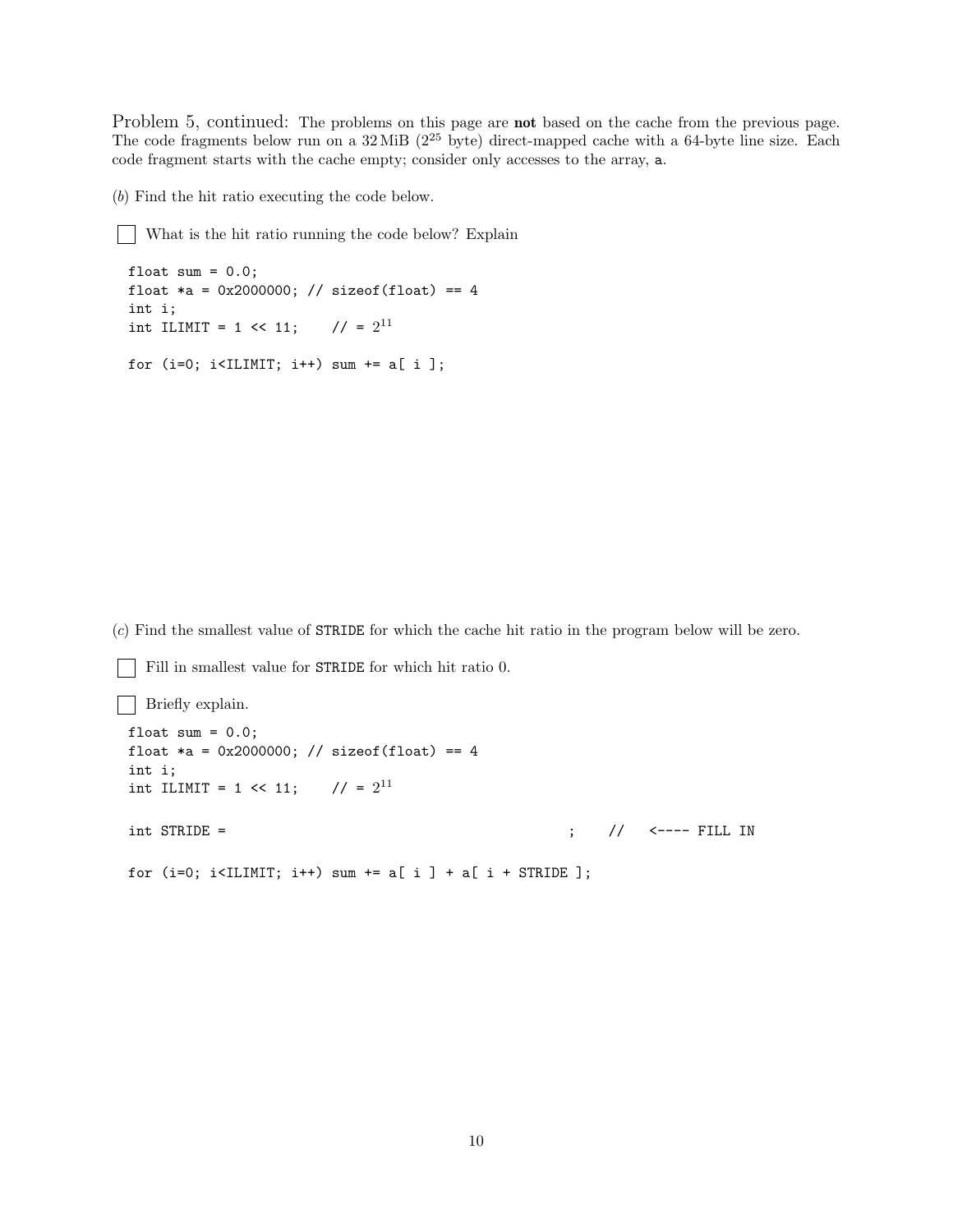Problem 6: (15 pts) Answer each question below.

(*a*) What is the difference between instruction-level parallelism (ILP) and explicit parallelism?

ILP and explicit parallelism difference.

(*b*) A company has a large customer base for its ISA Y products, the most advanced of which is a 4 way superscalar dynamically scheduled implementation. The company is considering three possible nextgeneration systems: Develop an 8-way superscalar dynamically implementation of ISA Y, develop a chip with 16 scalar implementations of ISA  $Y$ , or develop a VLIW ISA and implementation. For each strategy indicate how much effort it will take for customers to use the new system.

Customer effort to use 8-way superscalar dynamically scheduled system. Explain.

Customer effort to use chip with 16 scalar implementations. Explain.

Customer effort to use VLIW implementation.

(*c*) Consider the three systems from the previous part. For each system indicate an advantage over the others. The advantage should specify an assumed workload, an answer might start "The advantage, those customers that run programs that are  $\_\_\_\_\_\$  , is  $\ldots$ 

Advantage of 8-way superscalar dynamically scheduled system.

Advantage of 16 scalar system chip.

Advantage of VLIW implementation.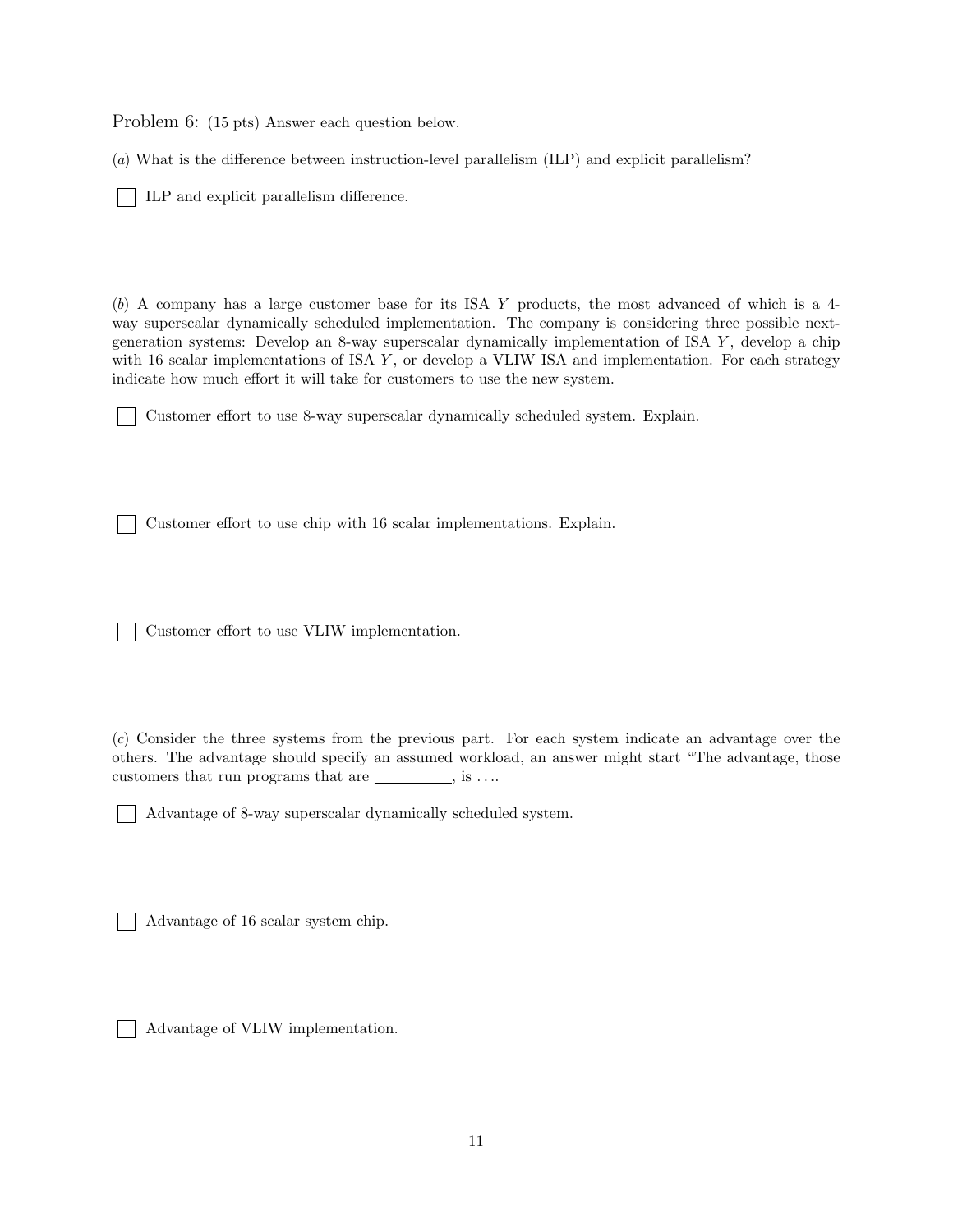Problem 7: (18 pts) Answer each question below.

(*a*) Why might a 1% change in branch prediction accuracy have a larger impact on the performance of a 4-way superscalar processor than on a 2-way superscalar system?

Larger impact on 4-way over 2-way because...

(*b*) Dynamically scheduled systems use a technique called register renaming in which an instruction's architected registers are renamed into physical ones. Provide a brief example illustrating why register renaming is necessary.

Example illustrating need for register renaming and explanation.